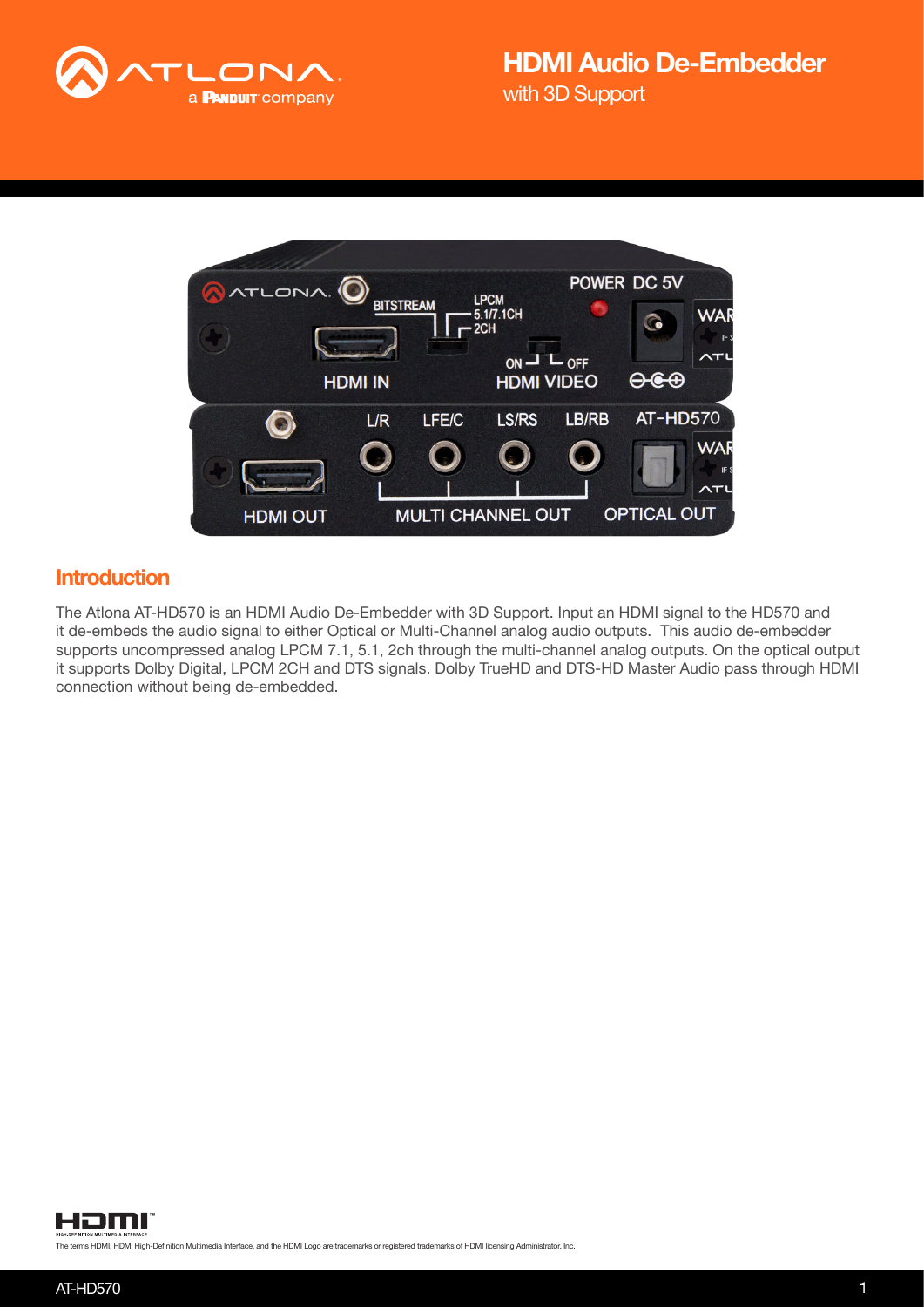

## Key Features

- Audio de-embedding through multichannel analog audio and digital optical audio output ports.
- Signal amplification and equalization to extend HDMI input and output ports up to 15 meters (50 feet).
- De-embedded audio up to LPCM 7.1 through the analog audio outputs.
- De-embedded audio up to Dolby Digital / DTS 5.1 through the optical audio output.
- Pass through audio up to Dolby TrueHD or DTS-HD Master Audio on HDMI.
- Audio sample rate supported up to 192kHz.
- Video up to 1080p@60Hz on HDMI.
- 3D pass through.
- CEC pass through.
- HDCP 1.4 Compliant.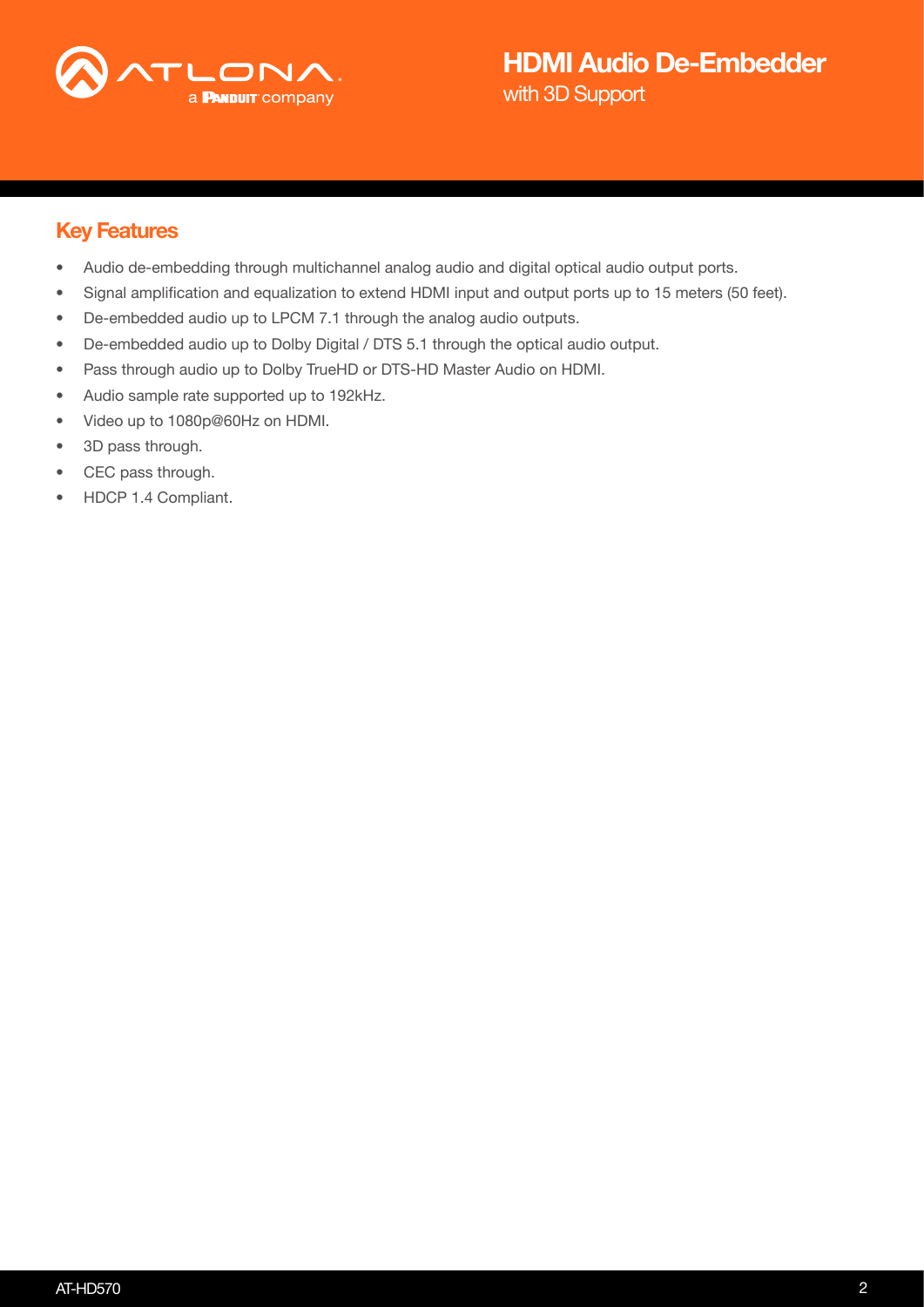

## **Specifications**

| Video                               |                                                                |                            |                                    |
|-------------------------------------|----------------------------------------------------------------|----------------------------|------------------------------------|
| Signal                              | <b>HDMI</b>                                                    |                            |                                    |
| <b>Copy Protection</b>              | HDCP 1.1                                                       |                            |                                    |
| UHD/HD/SD                           | 1080p@60/59.9/50/30/29.97/25/<br>576p@50Hz                     |                            |                                    |
|                                     | 24/23.98Hz                                                     | 576i@25Hz                  |                                    |
|                                     | 1080i@30/29.97/25Hz                                            | 480p@60/59.96Hz            |                                    |
|                                     | 720p@60/59.94/50Hz                                             | 480i@30Hz                  |                                    |
| <b>VESA</b>                         | 1920×1200                                                      | 1366x768                   |                                    |
| All resolutions are 60Hz            | 1680x1050                                                      | 1280×1024                  |                                    |
|                                     | 1600×1200                                                      | 1280x800                   |                                    |
|                                     | 1440×900<br>1400x1050                                          | 1024×768<br>800×600        |                                    |
|                                     | 1360×768                                                       | 640×480                    |                                    |
| Color Space                         | YCbCr, xvYCC                                                   |                            |                                    |
| <b>Chroma Subsampling</b>           | 4:4:4, 4:2:2, 4:2:0                                            |                            |                                    |
| <b>Color Depth</b>                  | 8-bit, 10-bit, 12-bit                                          |                            |                                    |
|                                     |                                                                |                            |                                    |
| <b>Audio</b>                        |                                                                |                            |                                    |
| <b>HDMI</b>                         | <b>PCM 2.0</b>                                                 | Dolby <sup>®</sup> Digital | DTS <sup>®</sup> Digital Surround™ |
| Pass-Through Formats                | <b>LPCM 5.1</b>                                                | Dolby Digital Plus™        | DTS-HD Master Audio <sup>™</sup>   |
|                                     | <b>LPCM 7.1</b>                                                | Dolby TrueHD               |                                    |
| <b>Optical Out</b>                  | <b>PCM 2.0</b>                                                 | Compressed:                | Compressed:                        |
|                                     | <b>LPCM 5.1</b>                                                | Dolby <sup>®</sup> Digital | DTS <sup>®</sup> Digital Surround™ |
|                                     |                                                                | Dolby Digital Plus™        |                                    |
| Multichannel Out                    | <b>PCM 2.0</b>                                                 |                            |                                    |
|                                     | <b>LPCM 5.1</b>                                                |                            |                                    |
|                                     | <b>LPCM 7.1</b>                                                |                            |                                    |
| <b>Bit Depth</b>                    | up to 24-bit                                                   |                            |                                    |
| Sample Rate                         | 32 kHz, 44.1 kHz, 48 kHz, 88.2 kHz, 96 kHz, 176.4 kHz, 192 kHz |                            |                                    |
| <b>Resolution / Distance</b>        | 1080p - Feet                                                   | 1080p - Meters             |                                    |
|                                     |                                                                |                            |                                    |
| HDMI IN/OUT                         | 30                                                             | 10                         |                                    |
|                                     |                                                                |                            |                                    |
| <b>Connectors</b><br><b>HDMI IN</b> |                                                                |                            |                                    |
|                                     | 1 - Type A, 19-pin female                                      |                            |                                    |
| <b>HDMI OUT</b><br>HDMI OUT         | 1 - Type A, 19-pin female                                      |                            |                                    |
| <b>Multichannel Out</b>             | 1 - Type A, 19-pin female                                      |                            |                                    |
|                                     | 4 - 3.5mm jacks                                                |                            |                                    |
| <b>Optical Out</b>                  | 1 - TOSLINK port, female                                       |                            |                                    |
| DC <sub>5V</sub>                    | $1 - DC$ 5V                                                    |                            |                                    |
| Environmental                       | Fahrenheit                                                     | <b>Celsius</b>             |                                    |
|                                     |                                                                |                            |                                    |
| Operating                           | 32 to 122                                                      | 0 to 50                    |                                    |
| <b>Storage</b>                      | $-4$ to $140$<br>$-20$ to $60$                                 |                            |                                    |
| Humidity (RH)                       | 20% to 60%, non-condensing                                     |                            |                                    |